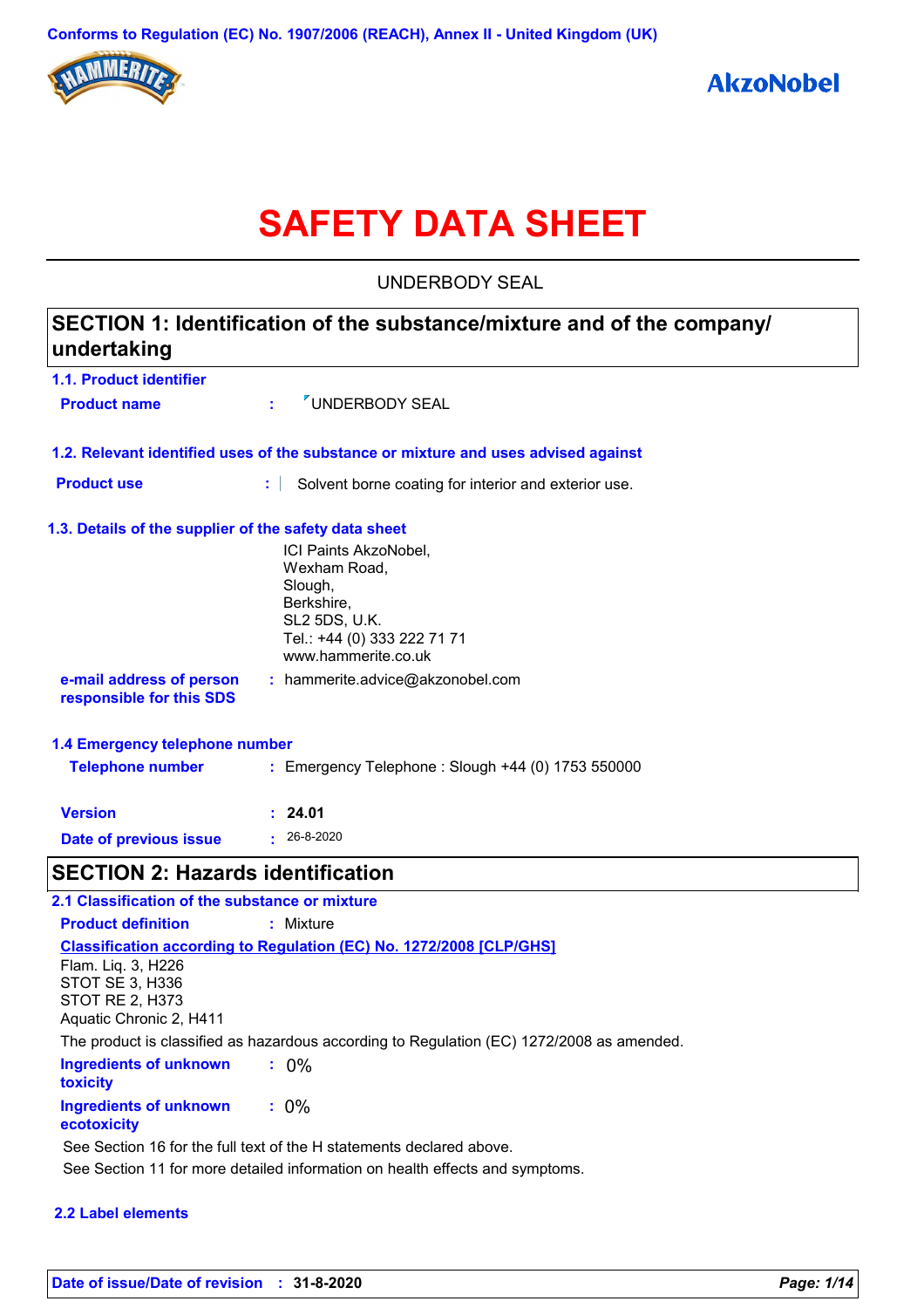# **SECTION 2: Hazards identification**

| <b>Hazard pictograms</b>                                                                                                                                        | ÷ |                                                                                                                                                                                                                            |
|-----------------------------------------------------------------------------------------------------------------------------------------------------------------|---|----------------------------------------------------------------------------------------------------------------------------------------------------------------------------------------------------------------------------|
| <b>Signal word</b>                                                                                                                                              |   | : Warning                                                                                                                                                                                                                  |
| <b>Hazard statements</b>                                                                                                                                        |   | : H226 - Flammable liquid and vapour.<br>H336 - May cause drowsiness or dizziness.<br>H373 - May cause damage to organs through prolonged or repeated exposure.<br>H411 - Toxic to aquatic life with long lasting effects. |
| <b>Precautionary statements</b>                                                                                                                                 |   |                                                                                                                                                                                                                            |
| <b>General</b>                                                                                                                                                  |   | : P102 - Keep out of reach of children.<br>P101 - If medical advice is needed, have product container or label at hand.                                                                                                    |
| <b>Prevention</b>                                                                                                                                               |   | : P210 - Keep away from heat, hot surfaces, sparks, open flames and other ignition<br>sources. No smoking.<br>P233 - Keep container tightly closed.<br>P260 - Do not breathe vapour.                                       |
| <b>Response</b>                                                                                                                                                 |   | : P304 + P340 - IF INHALED: Remove person to fresh air and keep comfortable for<br>breathing.<br>P312 - Call a POISON CENTER or doctor/physician if you feel unwell.                                                       |
| <b>Storage</b>                                                                                                                                                  |   | : P235 - Keep cool.                                                                                                                                                                                                        |
| <b>Disposal</b>                                                                                                                                                 |   | : P501 - Dispose of contents and container in accordance with all local, regional,<br>national or international regulations.                                                                                               |
| <b>Hazardous ingredients</b>                                                                                                                                    |   | : Naphtha (petroleum), hydrodesulfurized heavy<br>Naphtha (petroleum), hydrodesulfurized heavy                                                                                                                             |
| <b>Supplemental label</b><br>elements                                                                                                                           |   | : Repeated exposure may cause skin dryness or cracking.                                                                                                                                                                    |
| <b>Annex XVII - Restrictions</b><br>on the manufacture,<br>placing on the market and<br>use of certain dangerous<br>substances, mixtures and<br><b>articles</b> |   | : Not applicable.                                                                                                                                                                                                          |
| <b>Special packaging requirements</b>                                                                                                                           |   |                                                                                                                                                                                                                            |
| <b>Containers to be fitted</b><br>with child-resistant<br>fastenings                                                                                            |   | : Not applicable.                                                                                                                                                                                                          |
| <b>Tactile warning of danger</b>                                                                                                                                |   | : Yes, applicable.                                                                                                                                                                                                         |

### **2.3 Other hazards**

**Other hazards which do : not result in classification** : None known.

### **SECTION 3: Composition/information on ingredients**

| <b>3.2 Mixtures</b>                             | Mixture                                                                                       |            |                                                                                                    |             |
|-------------------------------------------------|-----------------------------------------------------------------------------------------------|------------|----------------------------------------------------------------------------------------------------|-------------|
| <b>Product/ingredient name</b>                  | <b>Identifiers</b>                                                                            | %          | <b>Regulation (EC) No.</b><br>1272/2008 [CLP]                                                      | <b>Type</b> |
| Naphtha (petroleum),<br>hydrodesulfurized heavy | IREACH #:<br>101-2119458049-33<br>EC: 265-185-4<br>CAS: 64742-82-1<br>lIndex:<br>649-330-00-2 | l≥20 - ≤25 | Flam. Liq. 3, H226<br>STOT SE 3, H336<br>Asp. Tox. 1, H304<br>Aquatic Chronic 2, H411<br>EUH066    | $[1]$       |
| Naphtha (petroleum),<br>hydrodesulfurized heavy | IEC: 265-185-4<br>ICAS: 64742-82-1                                                            | l≥20 - ≤25 | Flam. Liq. 3, H226<br>STOT SE 3, H336<br>STOT RE 2, H373 (respiratory system)<br>Asp. Tox. 1, H304 | $[1]$       |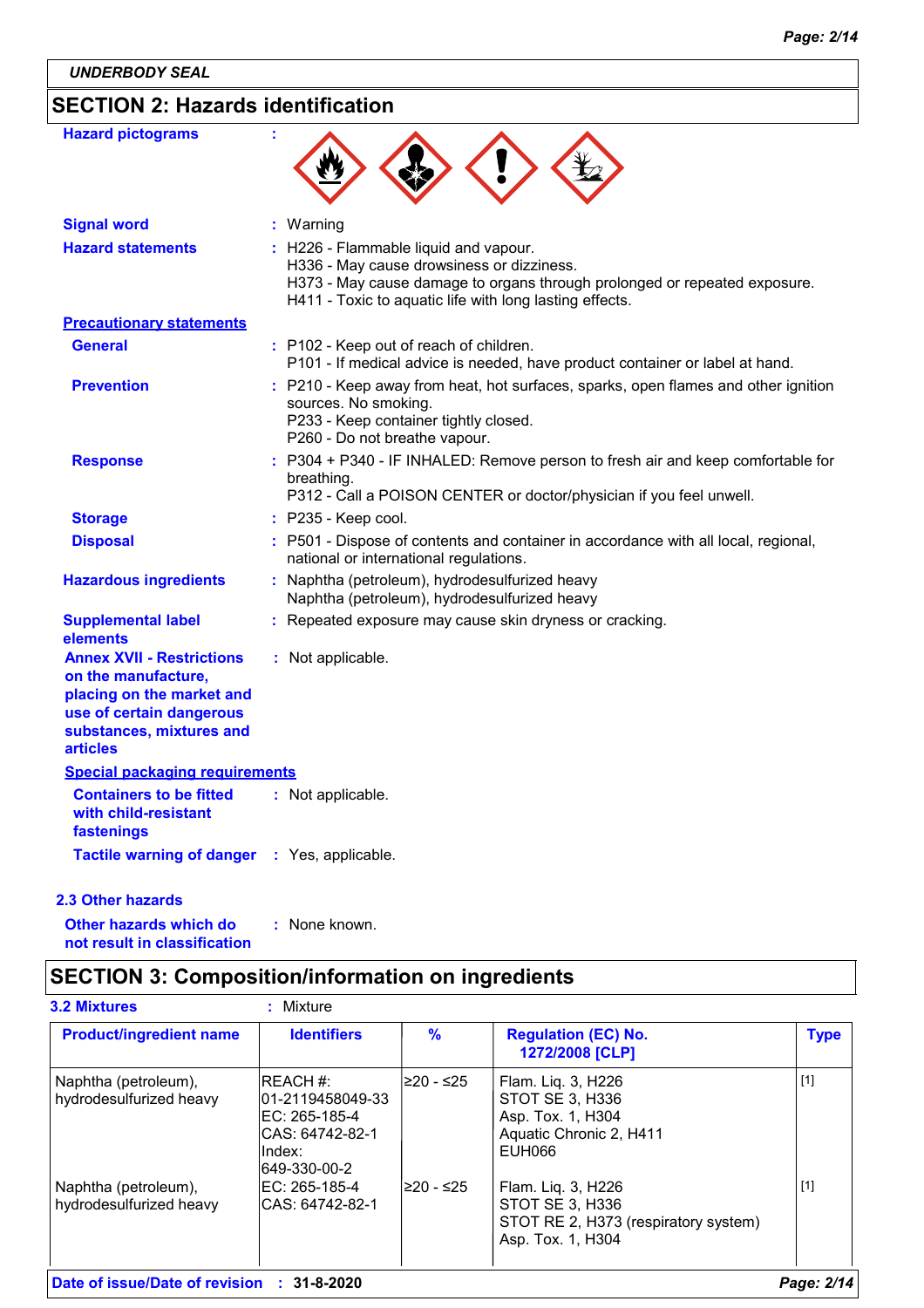### *UNDERBODY SEAL*

### **SECTION 3: Composition/information on ingredients**

|            |                |       | Aquatic Chronic 2, H411 |         |
|------------|----------------|-------|-------------------------|---------|
| mesitylene | IEC: 203-604-4 | l≤0.3 | Flam. Lig. 3, H226      | [1] [2] |
|            | CAS: 108-67-8  |       | STOT SE 3, H335         |         |
|            | lIndex:        |       | Aquatic Chronic 2, H411 |         |
|            | 601-025-00-5   |       |                         |         |
|            |                |       | See Section 16 for      |         |
|            |                |       | the full text of the H  |         |
|            |                |       | statements declared     |         |
|            |                |       | above.                  |         |
|            |                |       |                         |         |

There are no additional ingredients present which, within the current knowledge of the supplier and in the concentrations applicable, are classified as hazardous to health or the environment, are PBTs, vPvBs or Substances of equivalent concern, or have been assigned a workplace exposure limit and hence require reporting in this section.

Type

[1] Substance classified with a health or environmental hazard

[2] Substance with a workplace exposure limit

[3] Substance meets the criteria for PBT according to Regulation (EC) No. 1907/2006, Annex XIII

[4] Substance meets the criteria for vPvB according to Regulation (EC) No. 1907/2006, Annex XIII

[5] Substance of equivalent concern

[6] Additional disclosure due to company policy

Occupational exposure limits, if available, are listed in Section 8.

### **SECTION 4: First aid measures**

#### **4.1 Description of first aid measures**

| <b>General</b>                    | : In all cases of doubt, or when symptoms persist, seek medical attention. Never give<br>anything by mouth to an unconscious person. If unconscious, place in recovery<br>position and seek medical advice.                                                                                                             |
|-----------------------------------|-------------------------------------------------------------------------------------------------------------------------------------------------------------------------------------------------------------------------------------------------------------------------------------------------------------------------|
| <b>Eye contact</b>                | : Remove contact lenses, irrigate copiously with clean, fresh water, holding the<br>eyelids apart for at least 10 minutes and seek immediate medical advice.                                                                                                                                                            |
| <b>Inhalation</b>                 | : Remove to fresh air. Keep person warm and at rest. If not breathing, if breathing is<br>irregular or if respiratory arrest occurs, provide artificial respiration or oxygen by<br>trained personnel.                                                                                                                  |
| <b>Skin contact</b>               | : Remove contaminated clothing and shoes. Wash skin thoroughly with soap and<br>water or use recognised skin cleanser. Do NOT use solvents or thinners.                                                                                                                                                                 |
| <b>Ingestion</b>                  | : If swallowed, seek medical advice immediately and show the container or label.<br>Keep person warm and at rest. Do NOT induce vomiting.                                                                                                                                                                               |
| <b>Protection of first-aiders</b> | : No action shall be taken involving any personal risk or without suitable training. If it<br>is suspected that fumes are still present, the rescuer should wear an appropriate<br>mask or self-contained breathing apparatus. It may be dangerous to the person<br>providing aid to give mouth-to-mouth resuscitation. |

#### **4.2 Most important symptoms and effects, both acute and delayed**

There are no data available on the mixture itself. The mixture has been assessed following the conventional method of the CLP Regulation (EC) No 1272/2008 and is classified for toxicological properties accordingly. See Sections 2 and 3 for details.

Exposure to component solvent vapour concentrations in excess of the stated occupational exposure limit may result in adverse health effects such as mucous membrane and respiratory system irritation and adverse effects on the kidneys, liver and central nervous system. Symptoms and signs include headache, dizziness, fatigue, muscular weakness, drowsiness and, in extreme cases, loss of consciousness.

Solvents may cause some of the above effects by absorption through the skin. Repeated or prolonged contact with the mixture may cause removal of natural fat from the skin, resulting in non-allergic contact dermatitis and absorption through the skin.

If splashed in the eyes, the liquid may cause irritation and reversible damage.

Ingestion may cause nausea, diarrhea and vomiting.

This takes into account, where known, delayed and immediate effects and also chronic effects of components from short-term and long-term exposure by oral, inhalation and dermal routes of exposure and eye contact.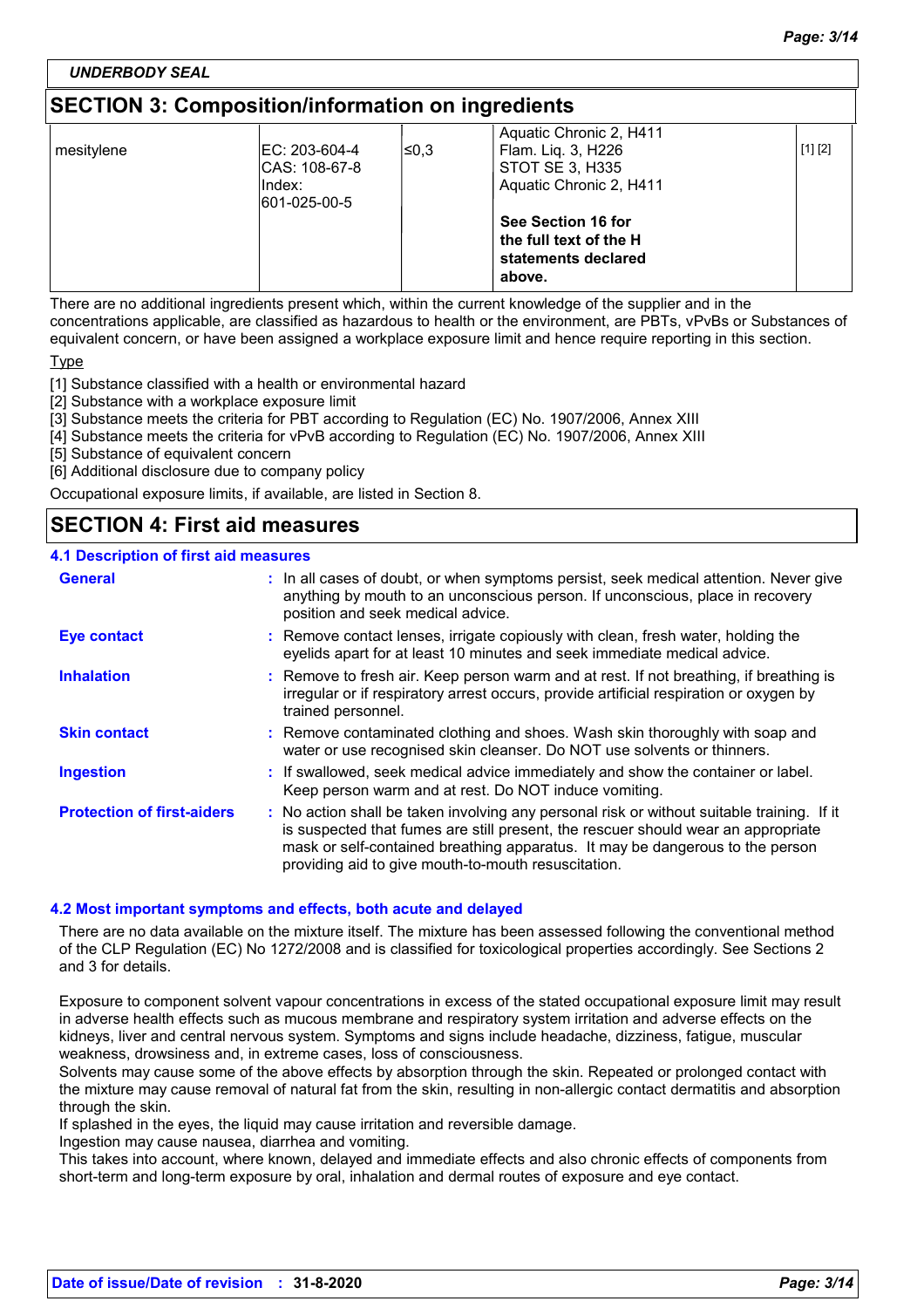| <b>SECTION 4: First aid measures</b>       |                                                                                                                                |  |  |
|--------------------------------------------|--------------------------------------------------------------------------------------------------------------------------------|--|--|
|                                            | 4.3 Indication of any immediate medical attention and special treatment needed                                                 |  |  |
| <b>Notes to physician</b>                  | : Treat symptomatically. Contact poison treatment specialist immediately if large<br>quantities have been ingested or inhaled. |  |  |
| <b>Specific treatments</b>                 | : No specific treatment.                                                                                                       |  |  |
| See toxicological information (Section 11) |                                                                                                                                |  |  |
| <b>SECTION 5: Firefighting measures</b>    |                                                                                                                                |  |  |
| 5.1 Extinguishing media                    |                                                                                                                                |  |  |
| <b>Suitable extinguishing</b><br>media     | : Recommended: alcohol-resistant foam, $CO2$ , powders, water spray.                                                           |  |  |

**:** Do not use water jet. **Unsuitable extinguishing media**

### **5.2 Special hazards arising from the substance or mixture**

| <b>Hazards from the</b><br>substance or mixture        | : Fire will produce dense black smoke. Exposure to decomposition products may<br>cause a health hazard.                      |
|--------------------------------------------------------|------------------------------------------------------------------------------------------------------------------------------|
| <b>Hazardous combustion</b><br><b>products</b>         | : Decomposition products may include the following materials: carbon monoxide,<br>carbon dioxide, smoke, oxides of nitrogen. |
| <b>5.3 Advice for firefighters</b>                     |                                                                                                                              |
| <b>Special protective actions</b><br>for fire-fighters | : Cool closed containers exposed to fire with water. Do not release runoff from fire to<br>drains or watercourses.           |
| <b>Special protective</b>                              | : Appropriate breathing apparatus may be required.                                                                           |

### **SECTION 6: Accidental release measures**

**equipment for fire-fighters**

| 6.1 Personal precautions, protective equipment and emergency procedures |  |                                                                                                                                                                                                                                                                                    |  |  |
|-------------------------------------------------------------------------|--|------------------------------------------------------------------------------------------------------------------------------------------------------------------------------------------------------------------------------------------------------------------------------------|--|--|
| For non-emergency<br>personnel                                          |  | : Exclude sources of ignition and ventilate the area. Avoid breathing vapour or mist.<br>Refer to protective measures listed in sections 7 and 8.                                                                                                                                  |  |  |
| For emergency responders                                                |  | : If specialised clothing is required to deal with the spillage, take note of any<br>information in Section 8 on suitable and unsuitable materials. See also the<br>information in "For non-emergency personnel".                                                                  |  |  |
| <b>6.2 Environmental</b><br>precautions                                 |  | : Do not allow to enter drains or watercourses. If the product contaminates lakes,<br>rivers, or sewers, inform the appropriate authorities in accordance with local<br>regulations.                                                                                               |  |  |
| 6.3 Methods and material<br>for containment and<br>cleaning up          |  | : Contain and collect spillage with non-combustible, absorbent material e.g. sand,<br>earth, vermiculite or diatomaceous earth and place in container for disposal<br>according to local regulations (see Section 13). Preferably clean with a detergent.<br>Avoid using solvents. |  |  |
| 6.4 Reference to other<br><b>sections</b>                               |  | : See Section 1 for emergency contact information.<br>See Section 8 for information on appropriate personal protective equipment.<br>See Section 13 for additional waste treatment information.                                                                                    |  |  |

### **SECTION 7: Handling and storage**

The information in this section contains generic advice and guidance. The list of Identified Uses in Section 1 should be consulted for any available use-specific information provided in the Exposure Scenario(s).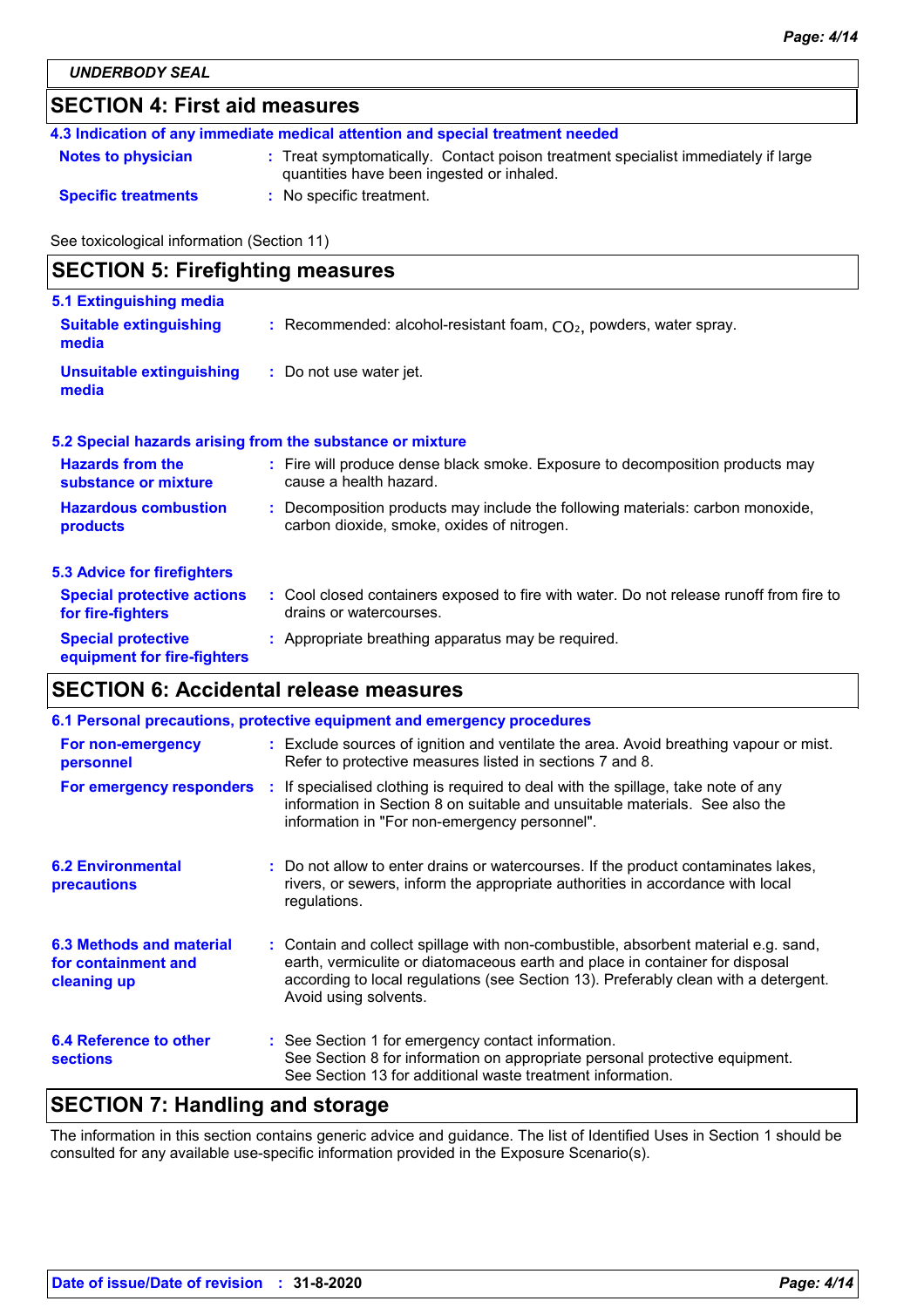### **SECTION 7: Handling and storage**

| <b>7.1 Precautions for safe</b><br>handling | : Prevent the creation of flammable or explosive concentrations of vapours in air and<br>avoid vapour concentrations higher than the occupational exposure limits.                                              |
|---------------------------------------------|-----------------------------------------------------------------------------------------------------------------------------------------------------------------------------------------------------------------|
|                                             | In addition, the product should only be used in areas from which all naked lights and<br>other sources of ignition have been excluded. Electrical equipment should be<br>protected to the appropriate standard. |
|                                             | Mixture may charge electrostatically: always use earthing leads when transferring<br>from one container to another.                                                                                             |
|                                             | Operators should wear antistatic footwear and clothing and floors should be of the<br>conducting type.                                                                                                          |
|                                             | Keep away from heat, sparks and flame. No sparking tools should be used.                                                                                                                                        |
|                                             | Avoid contact with skin and eyes. Avoid the inhalation of dust, particulates, spray or<br>mist arising from the application of this mixture. Avoid inhalation of dust from<br>sanding.                          |
|                                             | Eating, drinking and smoking should be prohibited in areas where this material is<br>handled, stored and processed.                                                                                             |
|                                             | Put on appropriate personal protective equipment (see Section 8).                                                                                                                                               |
|                                             | Never use pressure to empty. Container is not a pressure vessel.                                                                                                                                                |
|                                             | Always keep in containers made from the same material as the original one.                                                                                                                                      |
|                                             | Comply with the health and safety at work laws.                                                                                                                                                                 |
|                                             | Do not allow to enter drains or watercourses.                                                                                                                                                                   |
|                                             | Information on fire and explosion protection                                                                                                                                                                    |
|                                             | Vapours are heavier than air and may spread along floors. Vapours may form<br>explosive mixtures with air.                                                                                                      |

#### Store in accordance with local regulations.

#### **Notes on joint storage**

Keep away from: oxidising agents, strong alkalis, strong acids.

#### **Additional information on storage conditions**

Observe label precautions. Store in a dry, cool and well-ventilated area. Keep away from heat and direct sunlight. Keep away from sources of ignition. No smoking. Prevent unauthorised access. Containers that have been opened must be carefully resealed and kept upright to prevent leakage.

#### **7.3 Specific end use(s)**

**Recommendations :** : Not available.

**Industrial sector specific : solutions** : Not available.

### **SECTION 8: Exposure controls/personal protection**

The information in this section contains generic advice and guidance. Information is provided based on typical anticipated uses of the product. Additional measures might be required for bulk handling or other uses that could significantly increase worker exposure or environmental releases.

### **8.1 Control parameters**

#### **Occupational exposure limits**

| <b>Product/ingredient name</b>              |  | <b>Exposure limit values</b>                                                                                                                                                                                                                                                                                                                                                                                                                                                                                                                                                                                                                                                                                                                                                                                                                                                                                                                                                                                        |
|---------------------------------------------|--|---------------------------------------------------------------------------------------------------------------------------------------------------------------------------------------------------------------------------------------------------------------------------------------------------------------------------------------------------------------------------------------------------------------------------------------------------------------------------------------------------------------------------------------------------------------------------------------------------------------------------------------------------------------------------------------------------------------------------------------------------------------------------------------------------------------------------------------------------------------------------------------------------------------------------------------------------------------------------------------------------------------------|
| mesitylene                                  |  | EH40/2005 WELs (United Kingdom (UK), 12/2011).<br>TWA: 25 ppm 8 hours.<br>TWA: 125 mg/m <sup>3</sup> 8 hours.                                                                                                                                                                                                                                                                                                                                                                                                                                                                                                                                                                                                                                                                                                                                                                                                                                                                                                       |
| <b>Recommended monitoring</b><br>procedures |  | If this product contains ingredients with exposure limits, personal, workplace<br>atmosphere or biological monitoring may be required to determine the effectiveness<br>of the ventilation or other control measures and/or the necessity to use respiratory<br>protective equipment. Reference should be made to monitoring standards, such as<br>the following: European Standard EN 689 (Workplace atmospheres - Guidance for<br>the assessment of exposure by inhalation to chemical agents for comparison with<br>limit values and measurement strategy) European Standard EN 14042 (Workplace<br>atmospheres - Guide for the application and use of procedures for the assessment<br>of exposure to chemical and biological agents) European Standard EN 482<br>(Workplace atmospheres - General requirements for the performance of procedures<br>for the measurement of chemical agents) Reference to national guidance<br>documents for methods for the determination of hazardous substances will also be |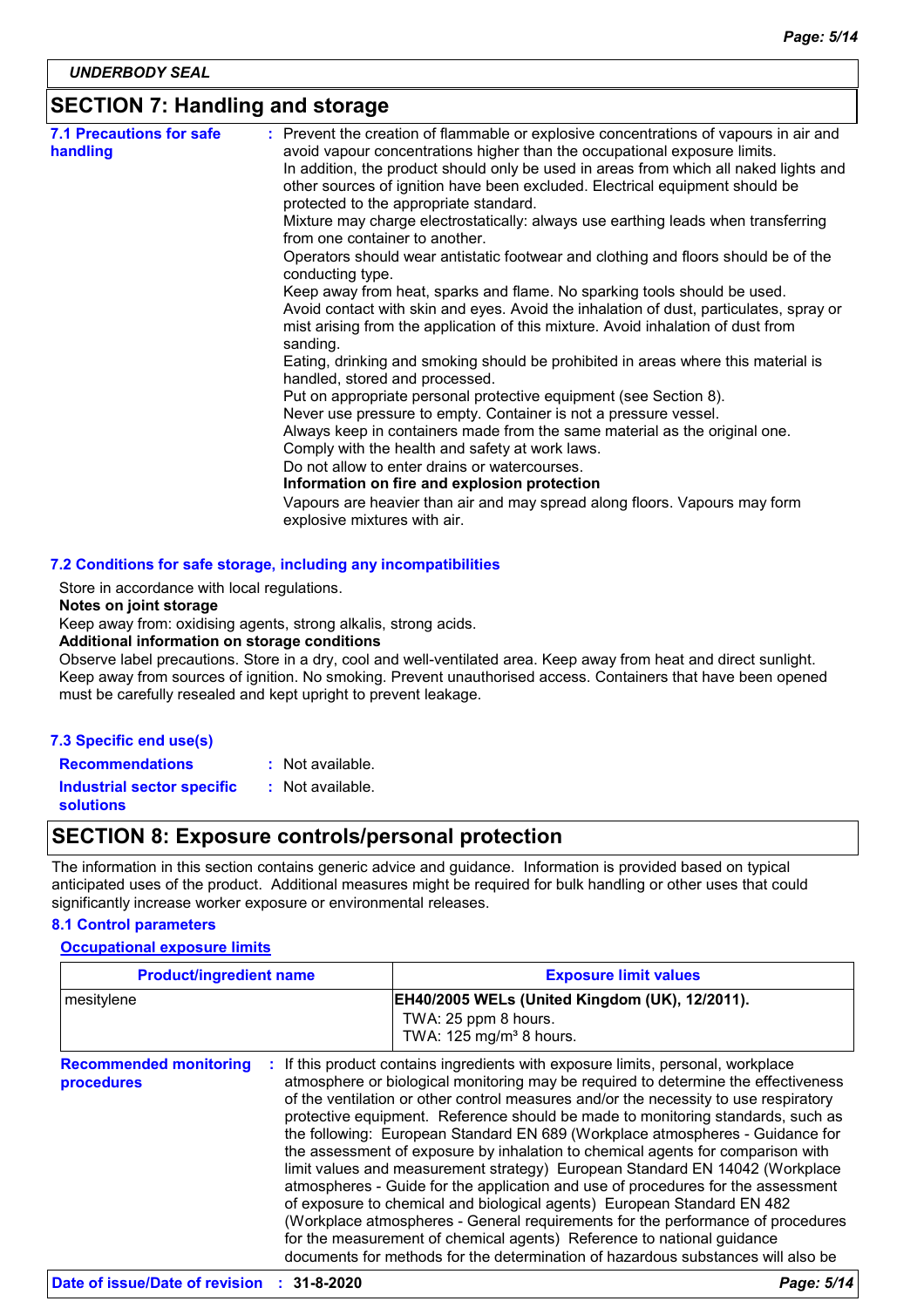# **SECTION 8: Exposure controls/personal protection**

required.

### **DNELs/DMELs**

No DNELs/DMELs available.

#### **PNECs**

No PNECs available

| <b>8.2 Exposure controls</b>                      |                                                                                                                                                                                                                                                                                                                                                                                                                                                                                                                                                                                                                                                                                         |  |
|---------------------------------------------------|-----------------------------------------------------------------------------------------------------------------------------------------------------------------------------------------------------------------------------------------------------------------------------------------------------------------------------------------------------------------------------------------------------------------------------------------------------------------------------------------------------------------------------------------------------------------------------------------------------------------------------------------------------------------------------------------|--|
| <b>Appropriate engineering</b><br><b>controls</b> | : Provide adequate ventilation. Where reasonably practicable, this should be<br>achieved by the use of local exhaust ventilation and good general extraction. If<br>these are not sufficient to maintain concentrations of particulates and solvent<br>vapours below the OEL, suitable respiratory protection must be worn.                                                                                                                                                                                                                                                                                                                                                             |  |
| <b>Individual protection measures</b>             |                                                                                                                                                                                                                                                                                                                                                                                                                                                                                                                                                                                                                                                                                         |  |
| <b>Hygiene measures</b>                           | : Wash hands, forearms and face thoroughly after handling chemical products, before<br>eating, smoking and using the lavatory and at the end of the working period.<br>Appropriate techniques should be used to remove potentially contaminated clothing.<br>Wash contaminated clothing before reusing. Ensure that eyewash stations and<br>safety showers are close to the workstation location.                                                                                                                                                                                                                                                                                       |  |
| <b>Eye/face protection</b>                        | : Use safety eyewear designed to protect against splash of liquids.                                                                                                                                                                                                                                                                                                                                                                                                                                                                                                                                                                                                                     |  |
| <b>Skin protection</b>                            |                                                                                                                                                                                                                                                                                                                                                                                                                                                                                                                                                                                                                                                                                         |  |
| <b>Hand protection</b>                            |                                                                                                                                                                                                                                                                                                                                                                                                                                                                                                                                                                                                                                                                                         |  |
| <b>Gloves</b>                                     | : When prolonged or frequently repeated contact may occur, a glove with a protection<br>class of 6 (breakthrough time >480 minutes according to EN374) is recommended.<br>Recommended gloves: Viton $\circledR$ or Nitrile, thickness $\geq 0.38$ mm.<br>When only brief contact is expected, a glove with protection class of 2 or higher<br>(breakthrough time > 30 minutes according to EN374) is recommended.<br>Recommended gloves: Nitrile, thickness ≥ 0.12 mm.<br>Gloves should be replaced regularly and if there is any sign of damage to the glove<br>material.                                                                                                              |  |
|                                                   | The performance or effectiveness of the glove may be reduced by physical/chemical<br>damage and poor maintenance.                                                                                                                                                                                                                                                                                                                                                                                                                                                                                                                                                                       |  |
| <b>Body protection</b>                            | : Personnel should wear antistatic clothing made of natural fibres or of high-<br>temperature-resistant synthetic fibres.                                                                                                                                                                                                                                                                                                                                                                                                                                                                                                                                                               |  |
| <b>Other skin protection</b>                      | : Appropriate footwear and any additional skin protection measures should be<br>selected based on the task being performed and the risks involved and should be<br>approved by a specialist before handling this product.                                                                                                                                                                                                                                                                                                                                                                                                                                                               |  |
| <b>Respiratory protection</b>                     | If workers are exposed to concentrations above the exposure limit, they must use<br>appropriate, certified respirators.                                                                                                                                                                                                                                                                                                                                                                                                                                                                                                                                                                 |  |
|                                                   | <b>OLD LEAD-BASED PAINTS:</b>                                                                                                                                                                                                                                                                                                                                                                                                                                                                                                                                                                                                                                                           |  |
|                                                   | When surfaces are to be prepared for painting, account should be taken of the age<br>of the property and the possibility that lead-pigmented paint might be present. There<br>is a possibility that ingestion or inhalation of scrapings or dust arising from the<br>preparation work could cause health effects. As a working rule you should assume<br>that this will be the case if the age of the property is pre 1960.                                                                                                                                                                                                                                                             |  |
|                                                   | Where possible wet sanding or chemical stripping methods should be used with<br>surfaces of this type to avoid the creation of dust. When dry sanding cannot be<br>avoided, and effective local exhaust ventilation is not available, it is recommended<br>that a dust respirator is worn, that is approved for use with lead dusts, and its type<br>selected on the basis of the COSHH assessment, taking into account the<br>Workplace Exposure Limit for lead in air. Furthermore, steps should be taken to<br>ensure containment of the dusts created, and that all practicable measures are<br>taken to clean up thoroughly all deposits of dusts in and around the affected area. |  |
|                                                   | Respiratory protection in case of dust or spray mist formation. (particle filter EN143<br>type P2) Respiratory protection in case of vapour formation. (half mask with<br>combination filter A2-P2 til concentrations of 0,5 Vol%.)                                                                                                                                                                                                                                                                                                                                                                                                                                                     |  |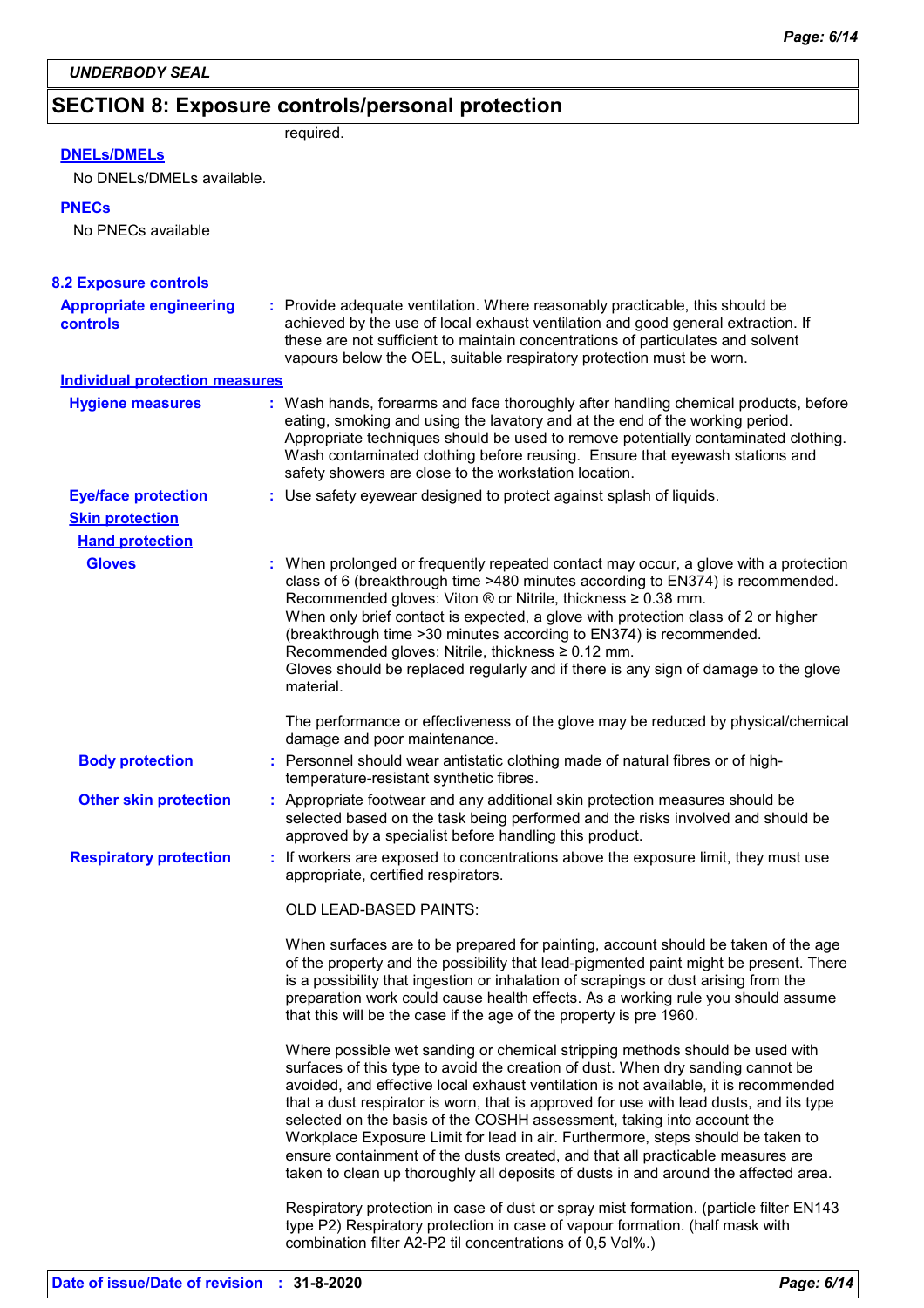### **SECTION 8: Exposure controls/personal protection**

The current Control of Lead at Work Regulations approved code of practice should be consulted for advice on protective clothing and personal hygiene precautions. Care should also be taken to exclude visitors, members of the household and especially children from the affected area, during the actual work and the subsequent clean up operations. All scrapings, dust, etc. should be disposed of by the professional painting contractor as Hazardous Waste.

Extra precautions will also need to be taken when burning off old lead-based paints because fumes containing lead will be produced. It is recommended that a respirator, approved for use with particulate fumes of lead is selected on the basis of the COSHH assessment, taking into account the Workplace Exposure Limit for lead in air. Similar precautions to those given above about sanding should be taken with reference to protective clothing, disposal of scrapings and dusts, and exclusion of other personnel and especially children from the building during actual work and the subsequent clean up operations.

Avoid the inhalation of dust. Wear suitable face mask if dry sanding. Special precautions should be taken during surface preparation of pre-1960s paint surfaces over wood and metal as they may contain harmful lead. OLD LEAD-BASED PAINTS:

When surfaces are to be prepared for painting, account should be taken of the age of the property and the possibility that lead-pigmented paint might be present. There is a possibility that ingestion or inhalation of scrapings or dust arising from the preparation work could cause health effects. As a working rule you should assume that this will be the case if the age of the property is pre 1960.

Where possible wet sanding or chemical stripping methods should be used with surfaces of this type to avoid the creation of dust. When dry sanding cannot be avoided, and effective local exhaust ventilation is not available, it is recommended that a dust respirator is worn, that is approved for use with lead dusts, and its type selected on the basis of the COSHH assessment, taking into account the Workplace Exposure Limit for lead in air. Furthermore, steps should be taken to ensure containment of the dusts created, and that all practicable measures are taken to clean up thoroughly all deposits of dusts in and around the affected area.

Respiratory protection in case of dust or spray mist formation. (particle filter EN143 type P2) Respiratory protection in case of vapour formation. (half mask with combination filter A2-P2 til concentrations of 0,5 Vol%.)

The current Control of Lead at Work Regulations approved code of practice should be consulted for advice on protective clothing and personal hygiene precautions. Care should also be taken to exclude visitors, members of the household and especially children from the affected area, during the actual work and the subsequent clean up operations. All scrapings, dust, etc. should be disposed of by the professional painting contractor as Hazardous Waste.

Extra precautions will also need to be taken when burning off old lead-based paints because fumes containing lead will be produced. It is recommended that a respirator, approved for use with particulate fumes of lead is selected on the basis of the COSHH assessment, taking into account the Workplace Exposure Limit for lead in air. Similar precautions to those given above about sanding should be taken with reference to protective clothing, disposal of scrapings and dusts, and exclusion of other personnel and especially children from the building during actual work and the subsequent clean up operations.

Avoid the inhalation of dust. Wear suitable face mask if dry sanding. Special precautions should be taken during surface preparation of pre-1960s paint surfaces over wood and metal as they may contain harmful lead.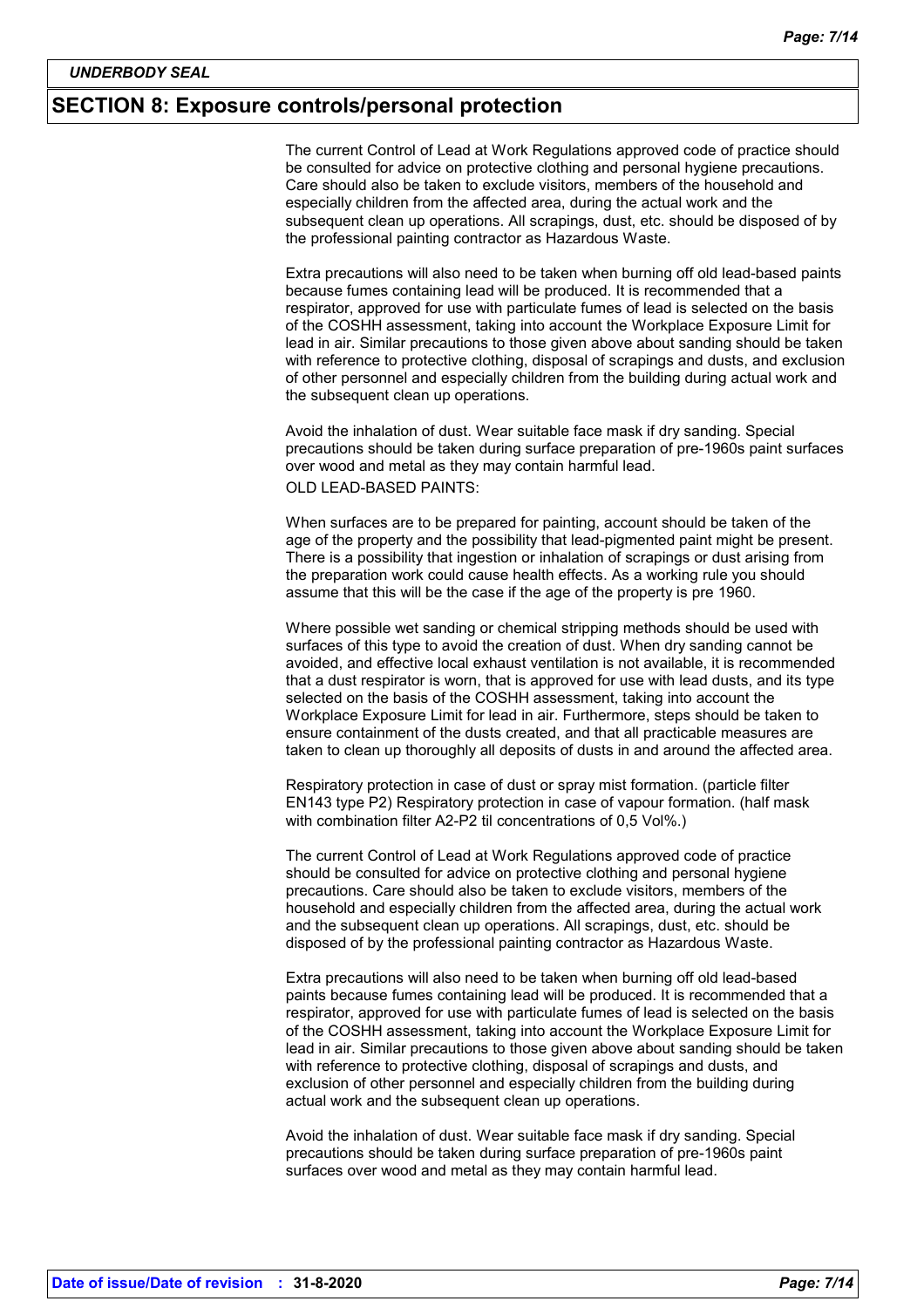### **SECTION 8: Exposure controls/personal protection**

**Environmental exposure : Do not allow to enter drains or watercourses. controls**

### **SECTION 9: Physical and chemical properties**

### **9.1. Information on basic physical and chemical properties**

| <b>Appearance</b>                                                  |                                                       |
|--------------------------------------------------------------------|-------------------------------------------------------|
| <b>Physical state</b>                                              | : Liquid.                                             |
| <b>Colour</b>                                                      | : Various: See label.                                 |
| <b>Odour</b>                                                       | : Not available.                                      |
| <b>Odour threshold</b>                                             | Not available.                                        |
| pH                                                                 | Not available.                                        |
| <b>Melting point/freezing point</b>                                | Not available.                                        |
| Initial boiling point and boiling<br>range                         | $: 200^{\circ}$ C                                     |
| <b>Flash point</b>                                                 | : Closed cup: 40°C                                    |
| <b>Evaporation rate</b>                                            | : Not available.                                      |
| <b>Upper/lower flammability or</b><br>explosive limits             | : Not available.                                      |
| <b>Vapour pressure</b>                                             | $:$ Not available.                                    |
| <b>Vapour density</b>                                              | : Not available.                                      |
| <b>Relative density</b>                                            | : 0.895                                               |
| <b>Solubility(ies)</b>                                             | : Insoluble in the following materials: cold water.   |
| <b>Partition coefficient: n-octanol/ : Not available.</b><br>water |                                                       |
| <b>Auto-ignition temperature</b>                                   | : Not available.                                      |
| <b>Decomposition temperature</b>                                   | Not available.                                        |
| <b>Viscosity</b>                                                   | Kinematic (room temperature): 7,83 cm <sup>2</sup> /s |
| <b>Explosive properties</b>                                        | Not available.                                        |
| <b>Oxidising properties</b>                                        | Not available.                                        |
| 9.2. Other information                                             |                                                       |
| <b>Solubility in water</b>                                         | : Not available.                                      |

## **SECTION 10: Stability and reactivity**

| <b>10.1 Reactivity</b>                            | : No specific test data related to reactivity available for this product or its ingredients.                                        |
|---------------------------------------------------|-------------------------------------------------------------------------------------------------------------------------------------|
| <b>10.2 Chemical stability</b>                    | : Stable under recommended storage and handling conditions (see Section 7).                                                         |
| <b>10.3 Possibility of</b><br>hazardous reactions | : Under normal conditions of storage and use, hazardous reactions will not occur.                                                   |
| <b>10.4 Conditions to avoid</b>                   | : When exposed to high temperatures may produce hazardous decomposition<br>products.                                                |
| 10.5 Incompatible materials                       | : Keep away from the following materials to prevent strong exothermic reactions:<br>oxidising agents, strong alkalis, strong acids. |
| <b>10.6 Hazardous</b><br>decomposition products   | : Decomposition products may include the following materials: carbon monoxide,<br>carbon dioxide, smoke, oxides of nitrogen.        |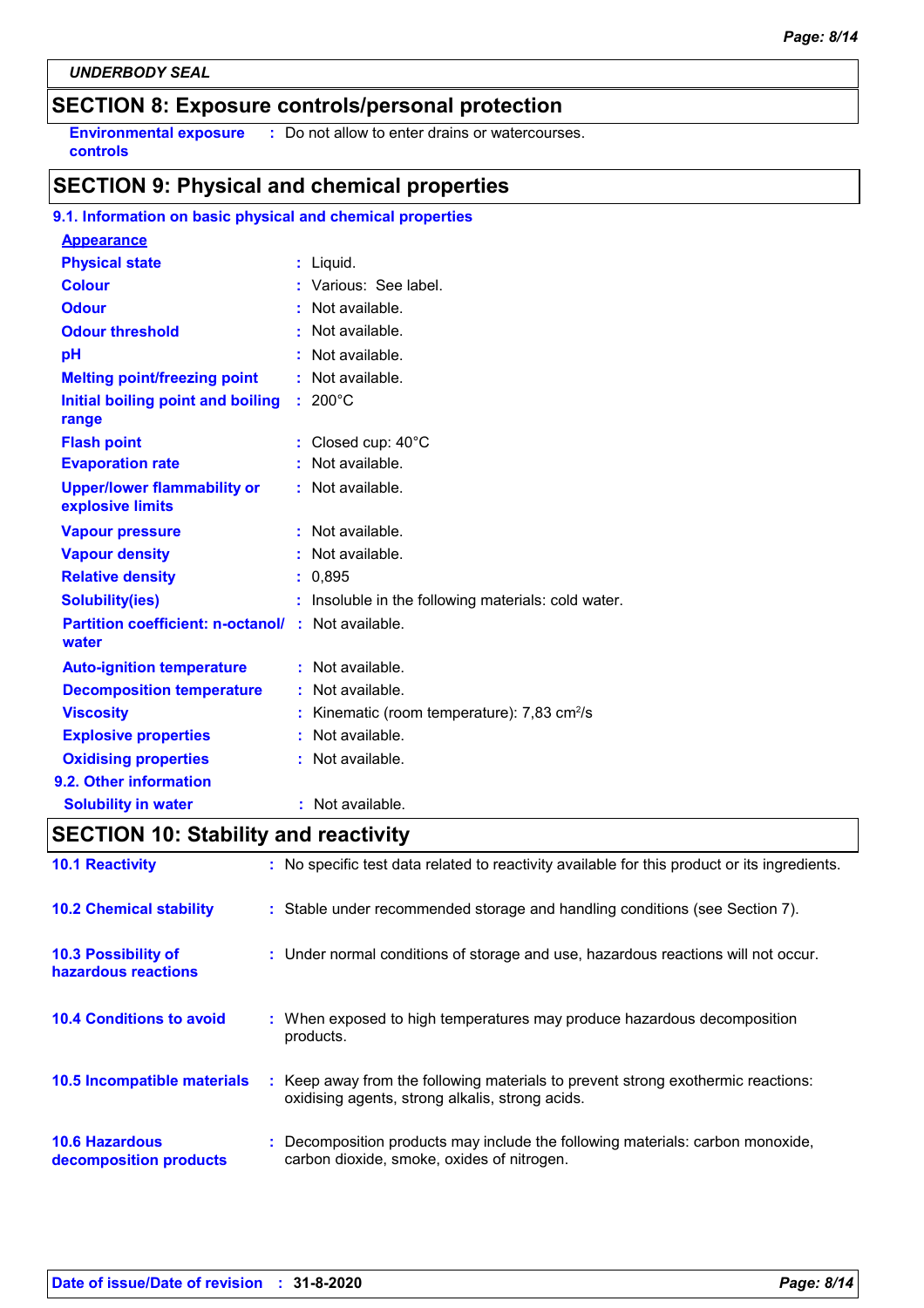### **SECTION 11: Toxicological information**

#### **11.1 Information on toxicological effects**

There are no data available on the mixture itself. The mixture has been assessed following the conventional method of the CLP Regulation (EC) No 1272/2008 and is classified for toxicological properties accordingly. See Sections 2 and 3 for details.

Exposure to component solvent vapour concentrations in excess of the stated occupational exposure limit may result in adverse health effects such as mucous membrane and respiratory system irritation and adverse effects on the kidneys, liver and central nervous system. Symptoms and signs include headache, dizziness, fatigue, muscular weakness, drowsiness and, in extreme cases, loss of consciousness.

Solvents may cause some of the above effects by absorption through the skin. Repeated or prolonged contact with the mixture may cause removal of natural fat from the skin, resulting in non-allergic contact dermatitis and absorption through the skin.

If splashed in the eyes, the liquid may cause irritation and reversible damage.

Ingestion may cause nausea, diarrhea and vomiting.

This takes into account, where known, delayed and immediate effects and also chronic effects of components from short-term and long-term exposure by oral, inhalation and dermal routes of exposure and eye contact.

#### **Acute toxicity**

**Conclusion/Summary :** Not available.

**Acute toxicity estimates**

Not available.

#### **Irritation/Corrosion**

| <b>Product/ingredient name</b>                          | <b>Result</b>                  | <b>Species</b>  | <b>Score</b> | <b>Exposure</b>                         | <b>Observation</b>   |
|---------------------------------------------------------|--------------------------------|-----------------|--------------|-----------------------------------------|----------------------|
| mesitylene                                              | Eyes - Mild irritant           | Rabbit          |              | 24 hours 500                            |                      |
|                                                         | Skin - Moderate irritant       | Rabbit          | -            | milligrams<br>24 hours 20<br>milligrams |                      |
| <b>Conclusion/Summary</b>                               | : Not available.               |                 |              |                                         |                      |
| <b>Sensitisation</b>                                    |                                |                 |              |                                         |                      |
| <b>Conclusion/Summary</b>                               | : Not available.               |                 |              |                                         |                      |
| <b>Mutagenicity</b>                                     |                                |                 |              |                                         |                      |
| <b>Conclusion/Summary</b>                               | : Not available.               |                 |              |                                         |                      |
| <b>Carcinogenicity</b>                                  |                                |                 |              |                                         |                      |
| <b>Conclusion/Summary</b>                               | : Not available.               |                 |              |                                         |                      |
| <b>Reproductive toxicity</b>                            |                                |                 |              |                                         |                      |
| <b>Conclusion/Summary</b>                               | : Not available.               |                 |              |                                         |                      |
| <b>Teratogenicity</b>                                   |                                |                 |              |                                         |                      |
| <b>Conclusion/Summary</b>                               | : Not available.               |                 |              |                                         |                      |
| <b>Specific target organ toxicity (single exposure)</b> |                                |                 |              |                                         |                      |
|                                                         | <b>Product/ingredient name</b> | <b>Category</b> |              | <b>Route of</b><br>exposure             | <b>Target organs</b> |
| Naphtha (petroleum), hydrodesulfurized heavy            |                                | Category 3      |              | Not applicable.                         | Narcotic effects     |

#### **Specific target organ toxicity (repeated exposure)**

| <b>Product/ingredient name</b>               | <b>Category</b> | <b>Route of</b><br>exposure | <b>Target organs</b> |
|----------------------------------------------|-----------------|-----------------------------|----------------------|
| Naphtha (petroleum), hydrodesulfurized heavy | Category 2      | Not determined              | respiratory system   |

Naphtha (petroleum), hydrodesulfurized heavy Category 3 Not applicable. Narcotic effects

#### **Aspiration hazard**

| <b>Product/ingredient name</b>               | <b>Result</b>                         |  |
|----------------------------------------------|---------------------------------------|--|
| Naphtha (petroleum), hydrodesulfurized heavy | <b>ASPIRATION HAZARD - Category 1</b> |  |
| Naphtha (petroleum), hydrodesulfurized heavy | <b>ASPIRATION HAZARD - Category 1</b> |  |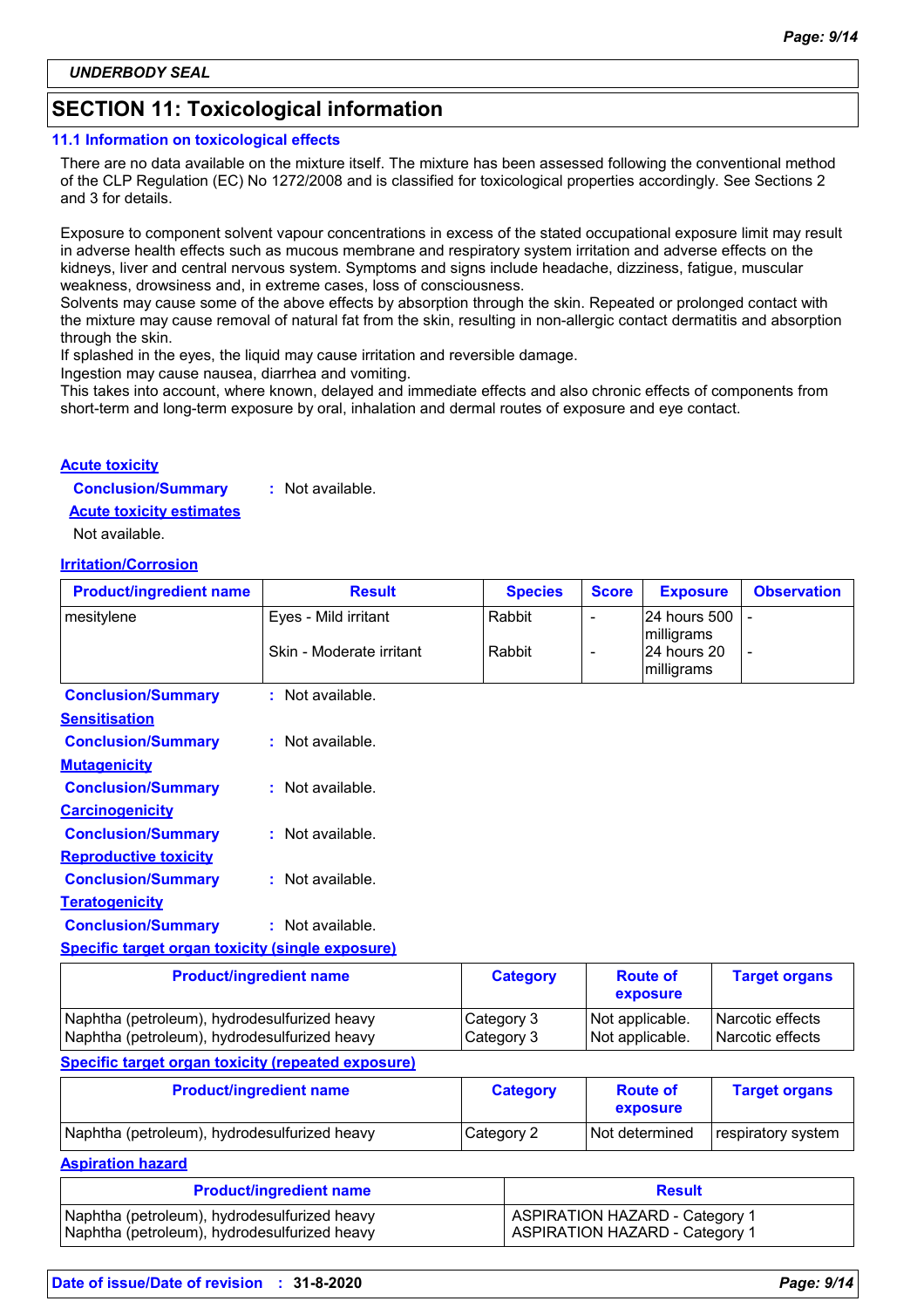### **SECTION 11: Toxicological information**

**Other information :** Not available.

### **SECTION 12: Ecological information**

### **12.1 Toxicity**

There are no data available on the mixture itself. Do not allow to enter drains or watercourses.

The mixture has been assessed following the summation method of the CLP Regulation (EC) No 1272/2008 and is classified for eco-toxicological properties accordingly. See Sections 2 and 3 for details.

| <b>Product/ingredient name</b> | <b>Result</b>                     | <b>Species</b>          | <b>Exposure</b> |
|--------------------------------|-----------------------------------|-------------------------|-----------------|
| mesitylene                     | Chronic NOEC 400 µg/l Fresh water | Daphnia - Daphnia magna | $ 21$ days      |
| <b>Conclusion/Summary</b>      | Not available.                    |                         |                 |

### **12.2 Persistence and degradability**

**Conclusion/Summary :** Not available.

#### **12.3 Bioaccumulative potential**

| <b>Product/ingredient name</b>                  | $LogPow$ | <b>BCF</b>   | <b>Potential</b> |
|-------------------------------------------------|----------|--------------|------------------|
| Naphtha (petroleum),<br>hydrodesulfurized heavy |          | 10 to 2500   | high             |
| Naphtha (petroleum),<br>hydrodesulfurized heavy |          | l 10 to 2500 | high             |
| mesitylene                                      | 3.42     | 161          | low              |

#### **12.4 Mobility in soil**

| <b>Soil/water partition</b> | : Not available. |
|-----------------------------|------------------|
| <b>coefficient (Koc)</b>    |                  |
| <b>Mobility</b>             | : Not available. |

### **12.5 Results of PBT and vPvB assessment**

| <b>PBT</b>  | : Not applicable.                                     |
|-------------|-------------------------------------------------------|
|             | P: Not available. B: Not available. T: Not available. |
| <b>vPvB</b> | : Not applicable.                                     |
|             | vP: Not available. vB: Not available.                 |
|             |                                                       |

**12.6 Other adverse effects** : No known significant effects or critical hazards.

### **SECTION 13: Disposal considerations**

The information in this section contains generic advice and guidance. The list of Identified Uses in Section 1 should be consulted for any available use-specific information provided in the Exposure Scenario(s).

### **13.1 Waste treatment methods**

| <b>Product</b>             |                                                                                                                                                                                                                                                                                                                                                                                                                                                                                                                                                      |
|----------------------------|------------------------------------------------------------------------------------------------------------------------------------------------------------------------------------------------------------------------------------------------------------------------------------------------------------------------------------------------------------------------------------------------------------------------------------------------------------------------------------------------------------------------------------------------------|
| <b>Methods of disposal</b> | : The generation of waste should be avoided or minimised wherever possible.<br>Disposal of this product, solutions and any by-products should at all times comply<br>with the requirements of environmental protection and waste disposal legislation<br>and any regional local authority requirements. Dispose of surplus and non-<br>recyclable products via a licensed waste disposal contractor. Waste should not be<br>disposed of untreated to the sewer unless fully compliant with the requirements of<br>all authorities with jurisdiction. |
| <b>Hazardous waste</b>     | : The classification of the product may meet the criteria for a hazardous waste.                                                                                                                                                                                                                                                                                                                                                                                                                                                                     |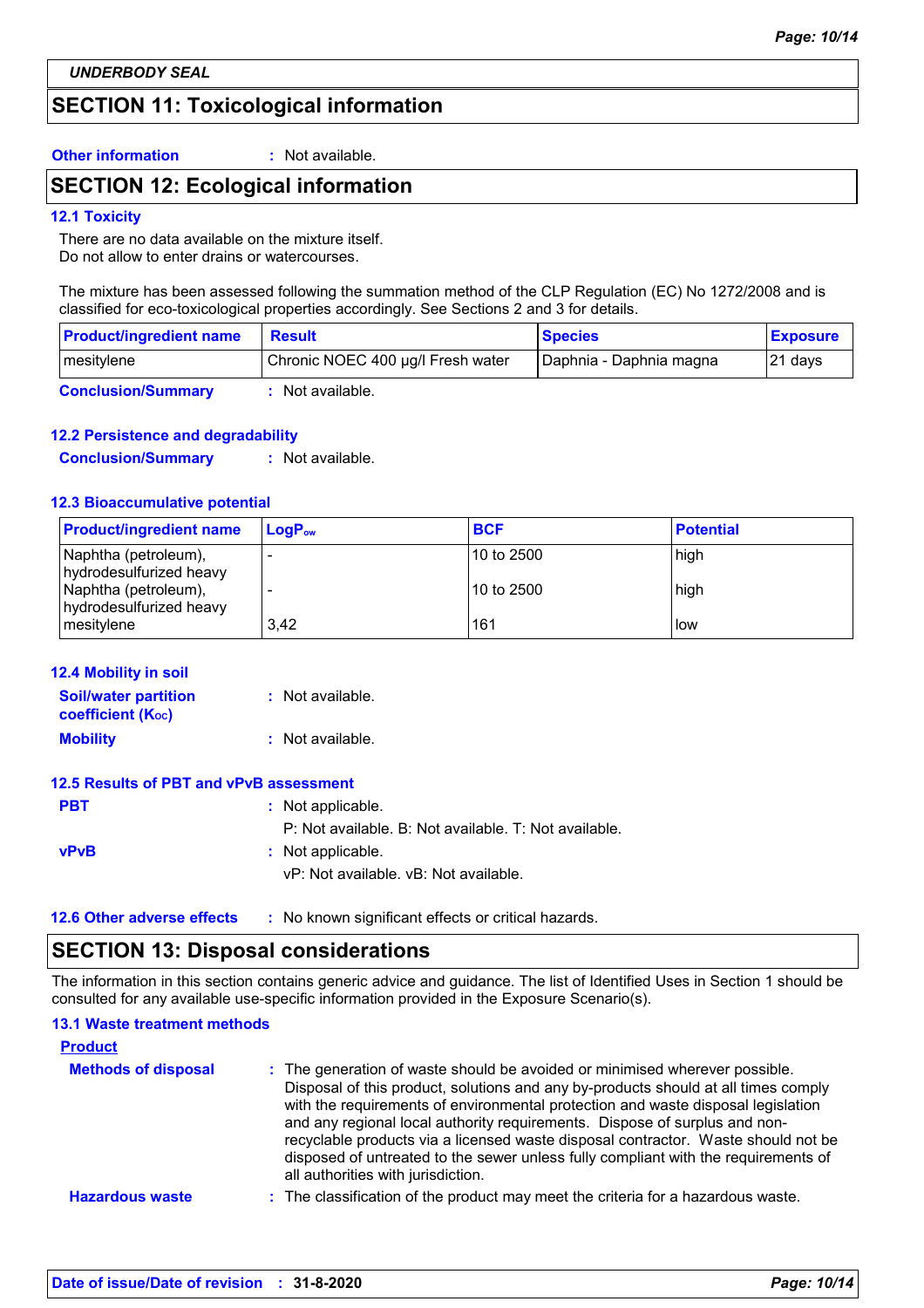### **SECTION 13: Disposal considerations**

| <b>Disposal considerations</b> | Do not allow to enter drains or watercourses.<br>Dispose of according to all federal, state and local applicable regulations.<br>If this product is mixed with other wastes, the original waste product code may no<br>longer apply and the appropriate code should be assigned.<br>For further information, contact your local waste authority.                                                                                                                                                                                                            |  |
|--------------------------------|-------------------------------------------------------------------------------------------------------------------------------------------------------------------------------------------------------------------------------------------------------------------------------------------------------------------------------------------------------------------------------------------------------------------------------------------------------------------------------------------------------------------------------------------------------------|--|
| <b>Packaging</b>               |                                                                                                                                                                                                                                                                                                                                                                                                                                                                                                                                                             |  |
| <b>Methods of disposal</b>     | The generation of waste should be avoided or minimised wherever possible. Waste<br>packaging should be recycled. Incineration or landfill should only be considered<br>when recycling is not feasible.                                                                                                                                                                                                                                                                                                                                                      |  |
| <b>Disposal considerations</b> | Using information provided in this safety data sheet, advice should be obtained from<br>the relevant waste authority on the classification of empty containers.<br>Empty containers must be scrapped or reconditioned.<br>Dispose of containers contaminated by the product in accordance with local or<br>national legal provisions.                                                                                                                                                                                                                       |  |
| <b>Type of packaging</b>       | European waste catalogue (EWC)                                                                                                                                                                                                                                                                                                                                                                                                                                                                                                                              |  |
| <b>CEPE Paint Guidelines</b>   | 15 01 10*<br>packaging containing residues of or contaminated by<br>hazardous substances                                                                                                                                                                                                                                                                                                                                                                                                                                                                    |  |
| <b>Special precautions</b>     | This material and its container must be disposed of in a safe way. Care should be<br>taken when handling emptied containers that have not been cleaned or rinsed out.<br>Empty containers or liners may retain some product residues. Vapour from product<br>residues may create a highly flammable or explosive atmosphere inside the<br>container. Do not cut, weld or grind used containers unless they have been cleaned<br>thoroughly internally. Avoid dispersal of spilt material and runoff and contact with<br>soil, waterways, drains and sewers. |  |

### **SECTION 14: Transport information**

### **Information pertaining to IATA and ADN is considered not relevant since the material is not packaged in the correct approved packaging required of these methods of transport.**

|                                                       | <b>ADR</b>                                                                                                                                                                                                             | <b>IMDG</b>                                                                                                                |
|-------------------------------------------------------|------------------------------------------------------------------------------------------------------------------------------------------------------------------------------------------------------------------------|----------------------------------------------------------------------------------------------------------------------------|
| 14.1 UN number                                        | <b>UN1263</b>                                                                                                                                                                                                          | <b>UN1263</b>                                                                                                              |
| 14.2 UN proper<br>shipping name                       | <b>PAINT</b>                                                                                                                                                                                                           | PAINT. Marine pollutant (Naphtha (petroleum),<br>hydrodesulfurized heavy, Naphtha (petroleum),<br>hydrodesulfurized heavy) |
| <b>14.3 Transport</b><br>hazard class(es)             |                                                                                                                                                                                                                        |                                                                                                                            |
| <b>Class</b>                                          | 3                                                                                                                                                                                                                      | 3                                                                                                                          |
| <b>Subsidiary class</b>                               |                                                                                                                                                                                                                        |                                                                                                                            |
| <b>14.4 Packing group</b>                             | III                                                                                                                                                                                                                    | $\mathbf{III}$                                                                                                             |
| 14.5<br><b>Environmental</b><br>hazards               |                                                                                                                                                                                                                        |                                                                                                                            |
| <b>Marine pollutant</b>                               | Yes.                                                                                                                                                                                                                   | Yes.                                                                                                                       |
| <b>Marine pollutant</b><br><b>substances</b>          |                                                                                                                                                                                                                        | Naphtha (petroleum), hydrodesulfurized heavy,<br>Naphtha (petroleum), hydrodesulfurized heavy                              |
| <b>14.6 Special</b><br>precautions for<br><b>user</b> | Transport within user's premises: always<br>transport in closed containers that are upright<br>and secure. Ensure that persons transporting<br>the product know what to do in the event of an<br>accident or spillage. |                                                                                                                            |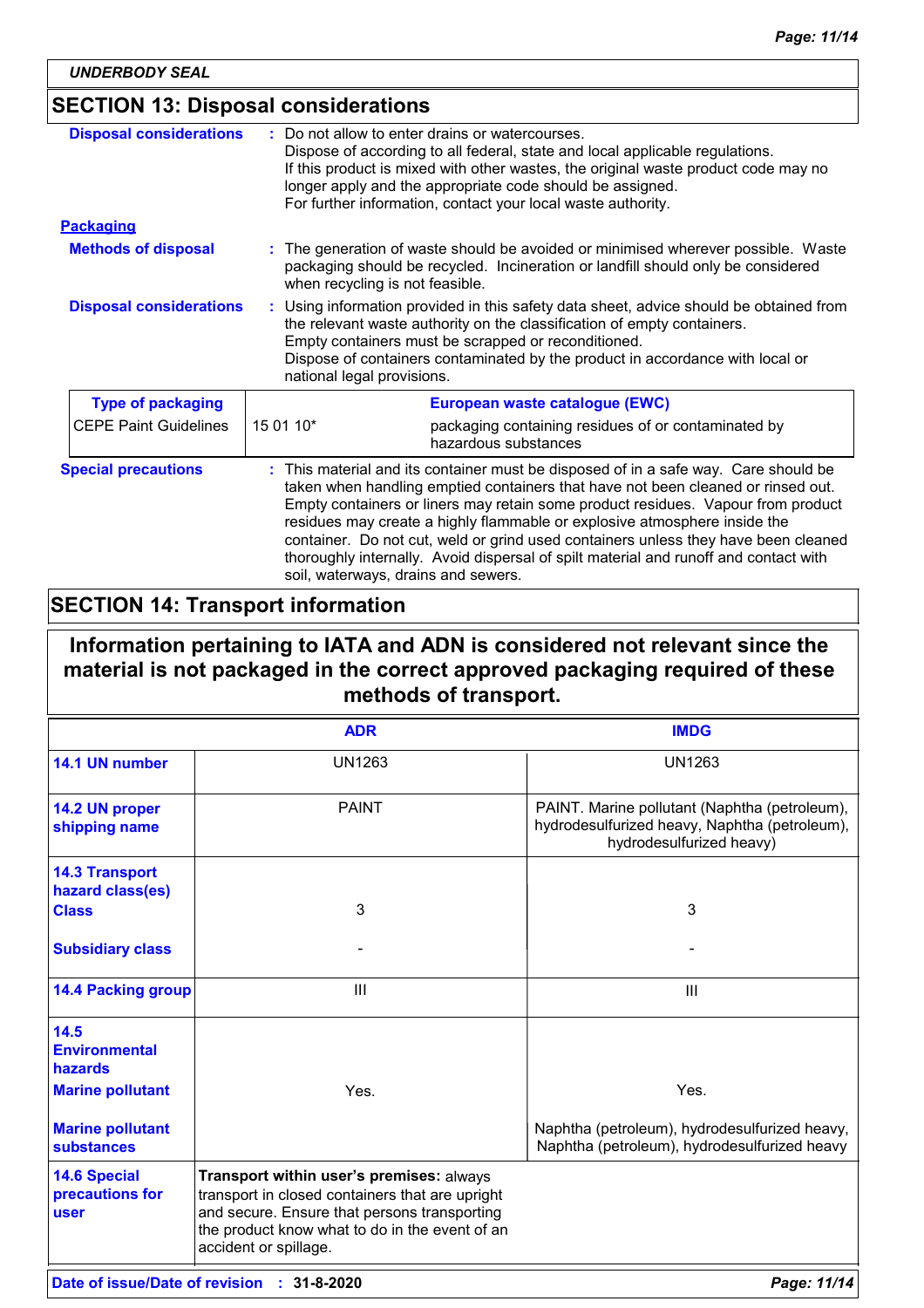*UNDERBODY SEAL*

# **Information pertaining to IATA and ADN is considered not relevant since the material is not packaged in the correct approved packaging required of these methods of transport.**

| <b>HI/Kemler number</b>                                                              | 30                                                                                                                                                                                    |                                                                                                                                                                                                                                                                                                                     |
|--------------------------------------------------------------------------------------|---------------------------------------------------------------------------------------------------------------------------------------------------------------------------------------|---------------------------------------------------------------------------------------------------------------------------------------------------------------------------------------------------------------------------------------------------------------------------------------------------------------------|
| <b>Emergency</b><br>schedules (EmS)                                                  |                                                                                                                                                                                       | $F-E$ , S-E                                                                                                                                                                                                                                                                                                         |
| 14.7 Transport in bulk<br>according to Annex II of<br><b>MARPOL and the IBC Code</b> | : Not applicable.                                                                                                                                                                     |                                                                                                                                                                                                                                                                                                                     |
| <b>Additional</b><br><i>information</i>                                              | Viscous substance exemption In pack sizes<br>less than 450 litres, under the terms of 2.2.3.1.<br>5.<br>this product is not subject to the provisions of<br>ADR.<br>Tunnel code (D/E) | Viscous substance exemption In pack sizes<br>up to and including 30 litres, under the terms of<br>2.3.2.5, this product is not subject to the<br>packaging,<br>labelling and marking requirements of the<br>IMDG Code, but both full documentation and<br>placarding of cargo transport units is still<br>required. |

### **SECTION 15: Regulatory information**

### **15.1 Safety, health and environmental regulations/legislation specific for the substance or mixture EU Regulation (EC) No. 1907/2006 (REACH)**

### **Annex XIV - List of substances subject to authorisation**

#### **Annex XIV**

None of the components are listed, or the component present is below its threshold.

### **Substances of very high concern**

None of the components are listed, or the component present is below its threshold.

#### **Annex XVII - Restrictions :** Not applicable. **on the manufacture, placing on the market**

**and use of certain dangerous substances,**

### **mixtures and articles**

### **Other EU regulations**

**VOC for Ready-for-Use :** Not applicable.

### **Mixture**

**Ozone depleting substances (1005/2009/EU)**

Not listed.

**Prior Informed Consent (PIC) (649/2012/EU)** Not listed.

### **Seveso Directive**

This product may add to the calculation for determining whether a site is within the scope of the Seveso Directive on major accident hazards.

**International regulations**

**Chemical Weapon Convention List Schedules I, II & III Chemicals**

Not listed.

**Montreal Protocol (Annexes A, B, C, E)**

Not listed.

**Stockholm Convention on Persistent Organic Pollutants** Not listed.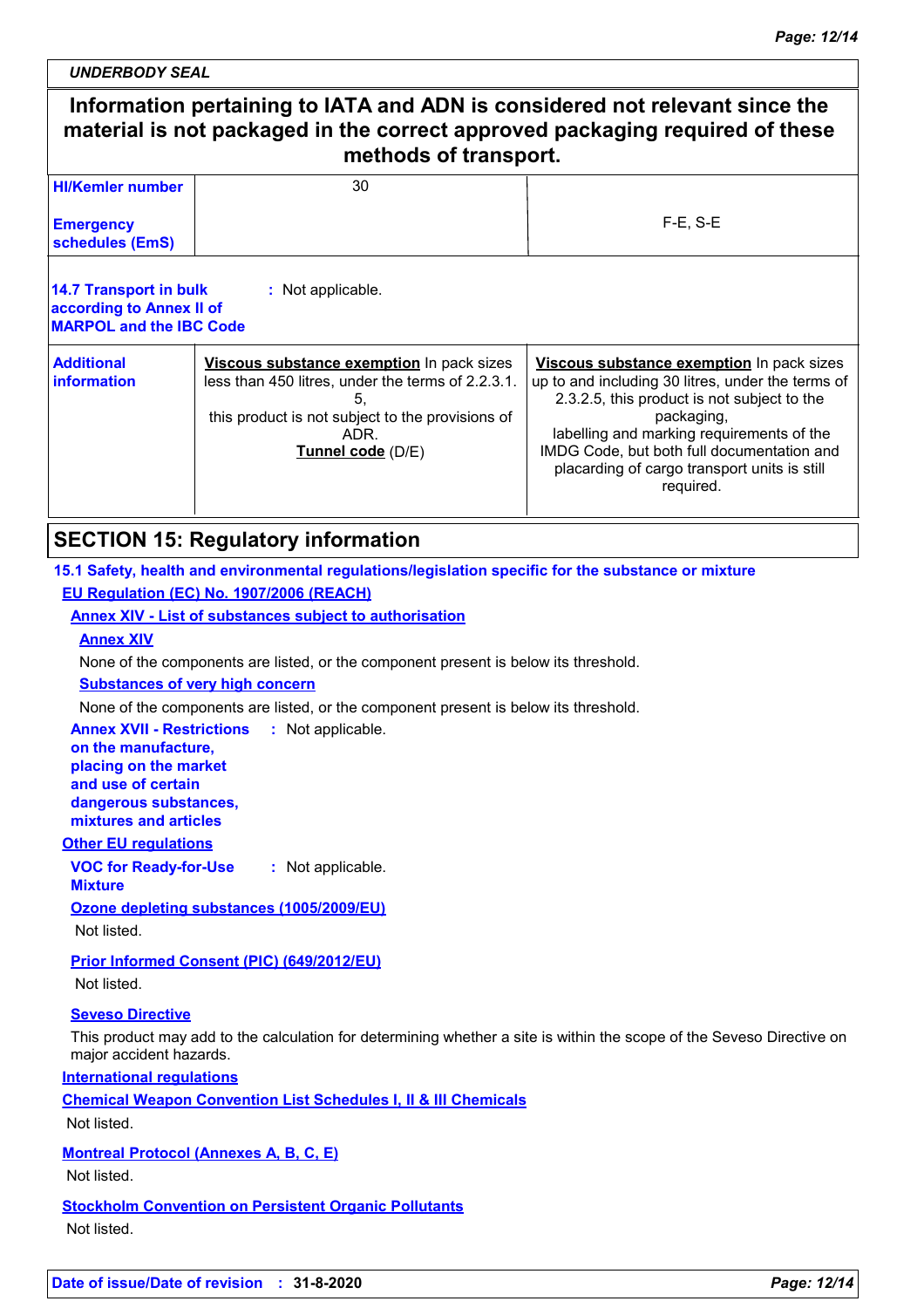### **SECTION 15: Regulatory information**

**Rotterdam Convention on Prior Informed Consent (PIC)**

Not listed.

### **UNECE Aarhus Protocol on POPs and Heavy Metals**

Not listed.

### **15.2 Chemical safety**

**:** No Chemical Safety Assessment has been carried out.

**assessment**

### **SECTION 16: Other information**

**CEPE code :** 1

 $\nabla$  Indicates information that has changed from previously issued version.

|  | <b>Abbreviations and acronyms : ATE = Acute Toxicity Estimate</b>             |
|--|-------------------------------------------------------------------------------|
|  | CLP = Classification, Labelling and Packaging Regulation [Regulation (EC) No. |
|  | 1272/2008]                                                                    |
|  | DMEL = Derived Minimal Effect Level                                           |
|  | DNEL = Derived No Effect Level                                                |
|  | EUH statement = CLP-specific Hazard statement                                 |
|  | PBT = Persistent, Bioaccumulative and Toxic                                   |
|  | PNEC = Predicted No Effect Concentration                                      |
|  | <b>RRN = REACH Registration Number</b>                                        |
|  | vPvB = Very Persistent and Very Bioaccumulative                               |

### **Procedure used to derive the classification according to Regulation (EC) No. 1272/2008 [CLP/GHS]**

| <b>Classification</b>   | <b>Justification</b>  |
|-------------------------|-----------------------|
| Flam. Liq. 3, H226      | On basis of test data |
| ISTOT SE 3. H336        | Calculation method    |
| <b>ISTOT RE 2. H373</b> | Calculation method    |
| Aquatic Chronic 2, H411 | Calculation method    |

### **Full text of abbreviated H statements**

| H226 | Flammable liquid and vapour.                             |
|------|----------------------------------------------------------|
| H304 | May be fatal if swallowed and enters airways.            |
| H335 | May cause respiratory irritation.                        |
| H336 | May cause drowsiness or dizziness.                       |
| H373 | May cause damage to organs through prolonged or repeated |
|      | exposure.                                                |
| H411 | Toxic to aquatic life with long lasting effects.         |

#### **Full text of classifications [CLP/GHS]**

| Aquatic Chronic 2, H411<br>Asp. Tox. 1, H304 |                   | LONG-TERM (CHRONIC) AQUATIC HAZARD - Category 2<br><b>ASPIRATION HAZARD - Category 1</b>        |
|----------------------------------------------|-------------------|-------------------------------------------------------------------------------------------------|
| EUH066                                       |                   | Repeated exposure may cause skin dryness or cracking.                                           |
| Flam. Liq. 3, H226                           |                   | FLAMMABLE LIQUIDS - Category 3                                                                  |
| <b>STOT RE 2, H373</b>                       |                   | SPECIFIC TARGET ORGAN TOXICITY - REPEATED<br><b>EXPOSURE - Category 2</b>                       |
| STOT SE 3, H335                              |                   | SPECIFIC TARGET ORGAN TOXICITY - SINGLE EXPOSURE<br>(Respiratory tract irritation) - Category 3 |
| STOT SE 3, H336                              |                   | SPECIFIC TARGET ORGAN TOXICITY - SINGLE EXPOSURE<br>(Narcotic effects) - Category 3             |
| <b>Date of printing</b>                      | $: 2 - 9 - 2020$  |                                                                                                 |
| Date of issue/ Date of<br>revision           | $: 31 - 8 - 2020$ |                                                                                                 |
| Date of previous issue                       | $: 26 - 8 - 2020$ |                                                                                                 |

**Notice to reader Version**

24.01 **:**